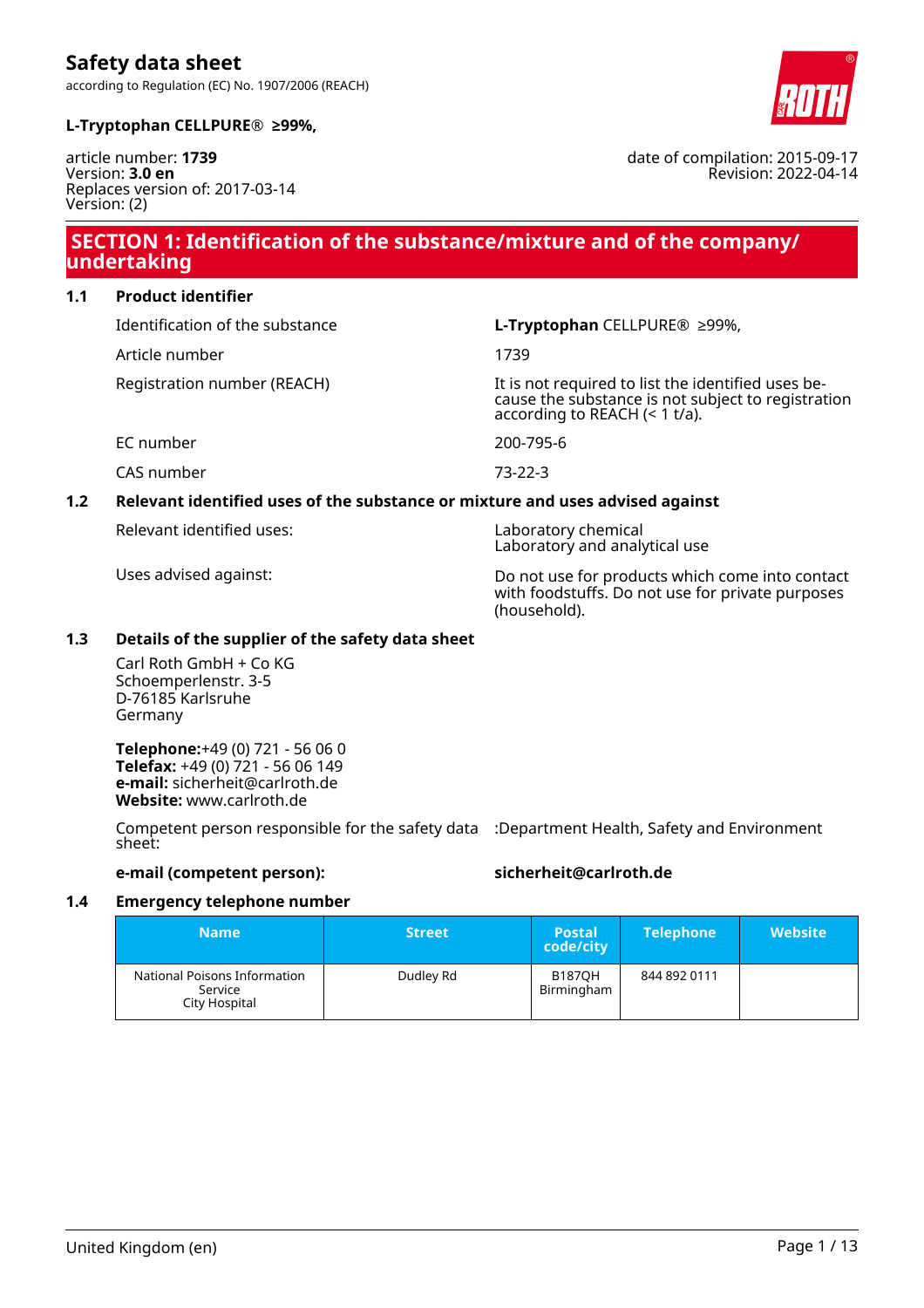according to Regulation (EC) No. 1907/2006 (REACH)



#### **L-Tryptophan CELLPURE® ≥99%,**

article number: **1739**

### **SECTION 2: Hazards identification**

#### **2.1 Classification of the substance or mixture**

#### **Classification according to Regulation (EC) No 1272/2008 (CLP)**

This substance does not meet the criteria for classification in accordance with Regulation No 1272/ 2008/EC.

### **2.2 Label elements**

### **Labelling according to Regulation (EC) No 1272/2008 (CLP)**

not required

#### **2.3 Other hazards**

#### **Results of PBT and vPvB assessment**

According to the results of its assessment, this substance is not a PBT or a vPvB.

### **SECTION 3: Composition/information on ingredients**

#### **3.1 Substances**

| Name of substance | L-Tryptophan         |
|-------------------|----------------------|
| Molecular formula | $C_{11}H_{12}N_2O_2$ |
| Molar mass        | 204,2 $9/_{mol}$     |
| CAS No            | $73-22-3$            |
| EC No             | 200-795-6            |

### **SECTION 4: First aid measures**

#### **4.1 Description of first aid measures**



#### **General notes**

Take off contaminated clothing.

### **Following inhalation**

Provide fresh air.

#### **Following skin contact**

Rinse skin with water/shower.

#### **Following eye contact**

Rinse cautiously with water for several minutes.

#### **Following ingestion**

Rinse mouth. Call a doctor if you feel unwell.

**4.2 Most important symptoms and effects, both acute and delayed** Symptoms and effects are not known to date.

### **4.3 Indication of any immediate medical attention and special treatment needed** none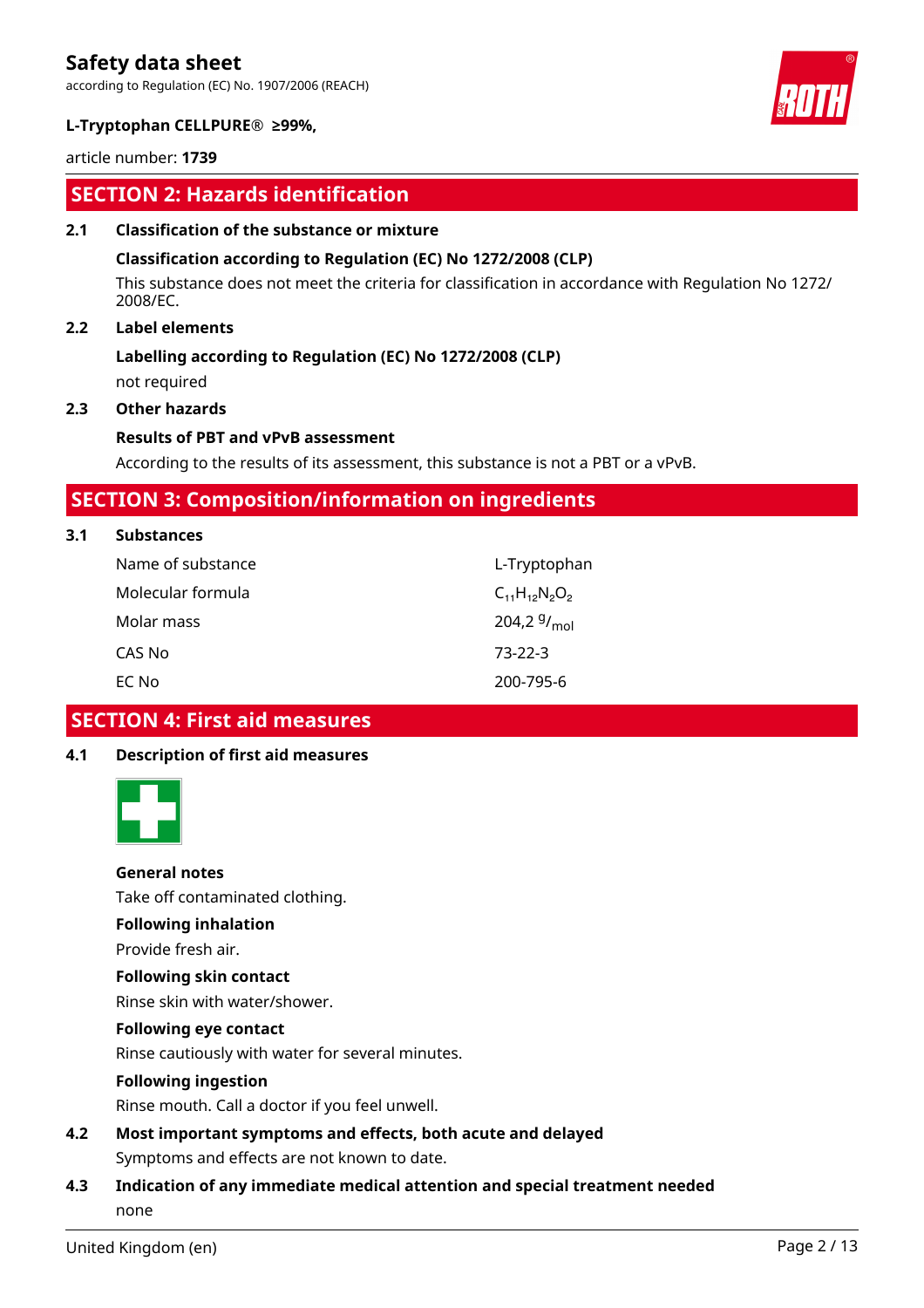according to Regulation (EC) No. 1907/2006 (REACH)



#### **L-Tryptophan CELLPURE® ≥99%,**

article number: **1739**

## **SECTION 5: Firefighting measures**

#### **5.1 Extinguishing media**



#### **Suitable extinguishing media**

co-ordinate firefighting measures to the fire surroundings water, foam, alcohol resistant foam, dry extinguishing powder, ABC-powder

#### **Unsuitable extinguishing media**

water jet

#### **5.2 Special hazards arising from the substance or mixture**

Combustible.

#### **Hazardous combustion products**

In case of fire may be liberated: Nitrogen oxides (NOx), Carbon monoxide (CO), Carbon dioxide (CO₂)

#### **5.3 Advice for firefighters**

In case of fire and/or explosion do not breathe fumes. Fight fire with normal precautions from a reasonable distance. Wear self-contained breathing apparatus.

## **SECTION 6: Accidental release measures**

**6.1 Personal precautions, protective equipment and emergency procedures**



#### **For non-emergency personnel**

Control of dust.

#### **6.2 Environmental precautions**

Keep away from drains, surface and ground water.

#### **6.3 Methods and material for containment and cleaning up**

#### **Advice on how to contain a spill**

Covering of drains. Take up mechanically.

#### **Advice on how to clean up a spill**

Take up mechanically.

#### **Other information relating to spills and releases**

Place in appropriate containers for disposal.

#### **6.4 Reference to other sections**

Hazardous combustion products: see section 5. Personal protective equipment: see section 8. Incompatible materials: see section 10. Disposal considerations: see section 13.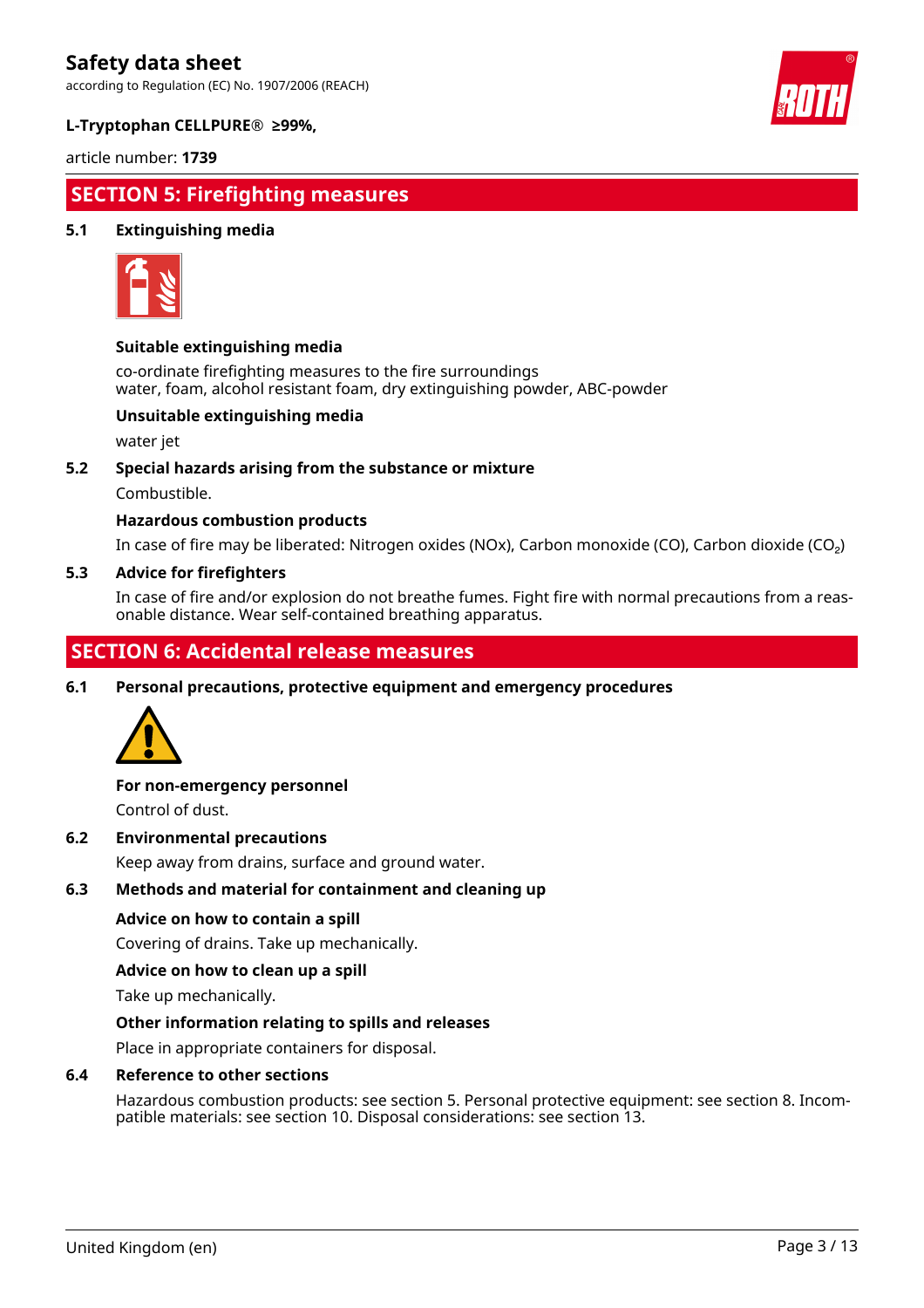according to Regulation (EC) No. 1907/2006 (REACH)



#### **L-Tryptophan CELLPURE® ≥99%,**

article number: **1739**

### **SECTION 7: Handling and storage**

#### **7.1 Precautions for safe handling**

No special measures are necessary.

#### **Advice on general occupational hygiene**

Keep away from food, drink and animal feedingstuffs.

# **7.2 Conditions for safe storage, including any incompatibilities**

Store in a dry place.

#### **Incompatible substances or mixtures**

Observe hints for combined storage.

#### **Consideration of other advice:**

#### **Ventilation requirements**

Use local and general ventilation.

#### **Specific designs for storage rooms or vessels**

Recommended storage temperature: 15 – 25 °C

#### **7.3 Specific end use(s)**

No information available.

### **SECTION 8: Exposure controls/personal protection**

#### **8.1 Control parameters**

#### **National limit values**

#### **Occupational exposure limit values (Workplace Exposure Limits)**

| <b>Coun</b><br>try = | Name of agent | <b>CAS No</b> | Identifi-<br>er | <b>TWA</b><br>mg/]<br>m <sup>3</sup> | <b>STEL</b><br>[mg]<br>m <sup>3</sup> | Ceil-<br>ing-C<br>$\begin{bmatrix} \overline{\text{mg}} \\ \overline{\text{m}}^3 \end{bmatrix}$ | Nota-<br>tion | <b>Source</b> |
|----------------------|---------------|---------------|-----------------|--------------------------------------|---------------------------------------|-------------------------------------------------------------------------------------------------|---------------|---------------|
| GB                   | dust          |               | WEL             | 10                                   |                                       |                                                                                                 |               | EH40/2005     |
| GB                   | dust          |               | WEL             | 4                                    |                                       |                                                                                                 |               | EH40/2005     |

**Notation**

Ceiling-C Ceiling value is a limit value above which exposure should not occur i Inhalable fraction r Respirable fraction STEL Short-term exposure limit: a limit value above which exposure should not occur and which is related to a 15 minute period (unless otherwise specified) TWA Time-weighted average (long-term exposure limit): measured or calculated in relation to a reference period of 8 hours time-weighted average (unless otherwise specified)

#### **Human health values**

|                 | <b>Relevant DNELs and other threshold levels</b> |                                              |                   |                            |  |  |
|-----------------|--------------------------------------------------|----------------------------------------------|-------------------|----------------------------|--|--|
| <b>Endpoint</b> | <b>Threshold</b><br><b>level</b>                 | <b>Protection goal,</b><br>route of exposure | Used in           | <b>Exposure time</b>       |  |  |
| <b>DNEL</b>     | $664 \,\mathrm{mq/m^3}$                          | human, inhalatory                            | worker (industry) | chronic - systemic effects |  |  |
| <b>DNEL</b>     | 941 mg/kg bw/<br>dav                             | human, dermal                                | worker (industry) | chronic - systemic effects |  |  |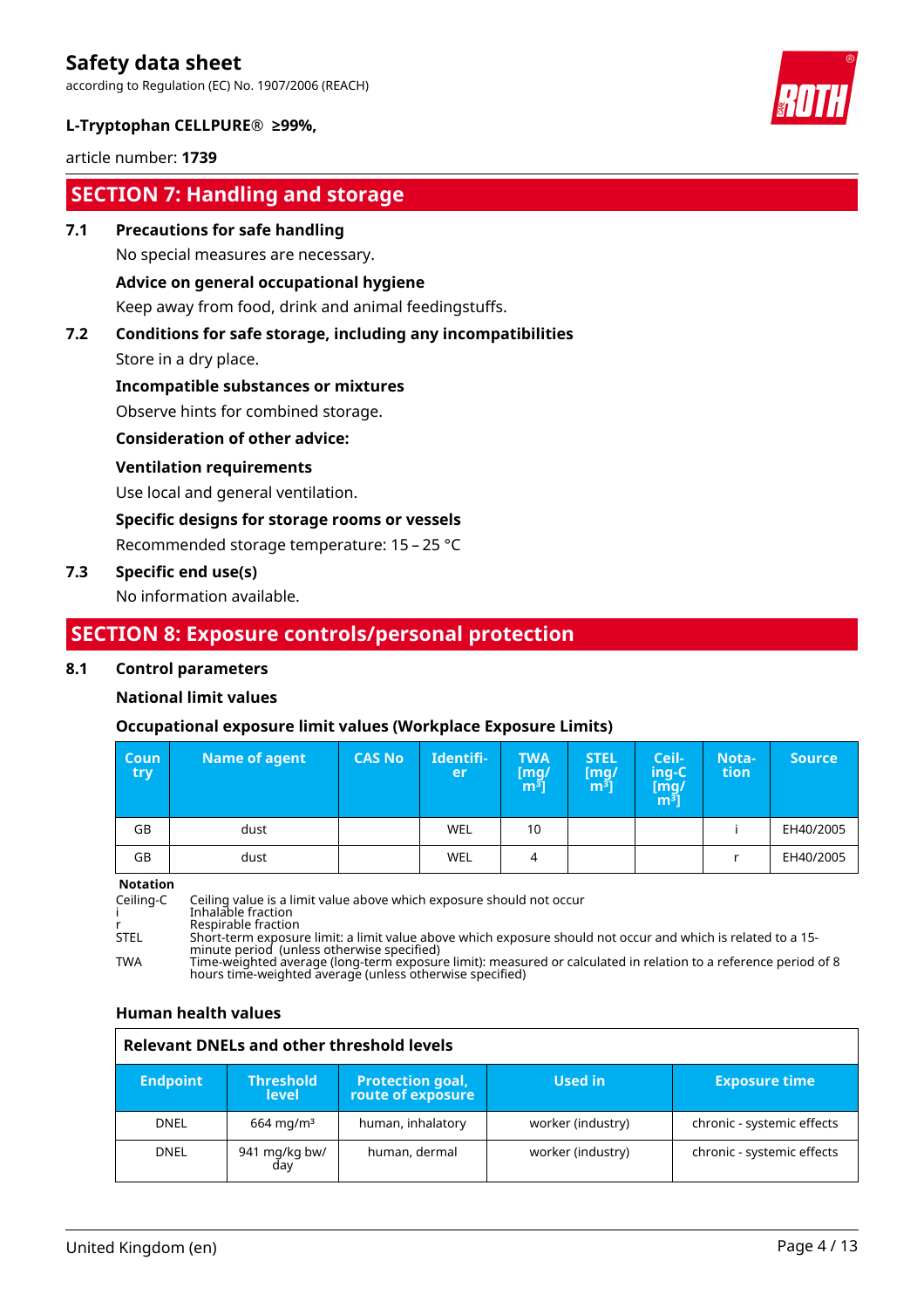according to Regulation (EC) No. 1907/2006 (REACH)



### **L-Tryptophan CELLPURE® ≥99%,**

article number: **1739**

|                                           | <b>Environmental values</b>      |                   |                                       |                              |  |  |
|-------------------------------------------|----------------------------------|-------------------|---------------------------------------|------------------------------|--|--|
| Relevant PNECs and other threshold levels |                                  |                   |                                       |                              |  |  |
| End-<br>point                             | <b>Threshold</b><br><b>level</b> | <b>Organism</b>   | <b>Environmental com-</b><br>partment | <b>Exposure time</b>         |  |  |
| <b>PNEC</b>                               | $2 \frac{mg}{l}$                 | aquatic organisms | sewage treatment plant<br>(STP)       | short-term (single instance) |  |  |

#### **8.2 Exposure controls**

#### **Individual protection measures (personal protective equipment)**

**Eye/face protection**



Use safety goggle with side protection.

#### **Skin protection**



#### **• hand protection**

Wear suitable gloves. Chemical protection gloves are suitable, which are tested according to EN 374.

#### **• type of material**

NBR (Nitrile rubber)

#### **• material thickness**

>0,11 mm

#### **• breakthrough times of the glove material**

>480 minutes (permeation: level 6)

#### **• other protection measures**

Take recovery periods for skin regeneration. Preventive skin protection (barrier creams/ointments) is recommended.

#### **Respiratory protection**



Respiratory protection necessary at: Dust formation. Particulate filter device (EN 143). P1 (filters at least 80 % of airborne particles, colour code: White).

#### **Environmental exposure controls**

Keep away from drains, surface and ground water.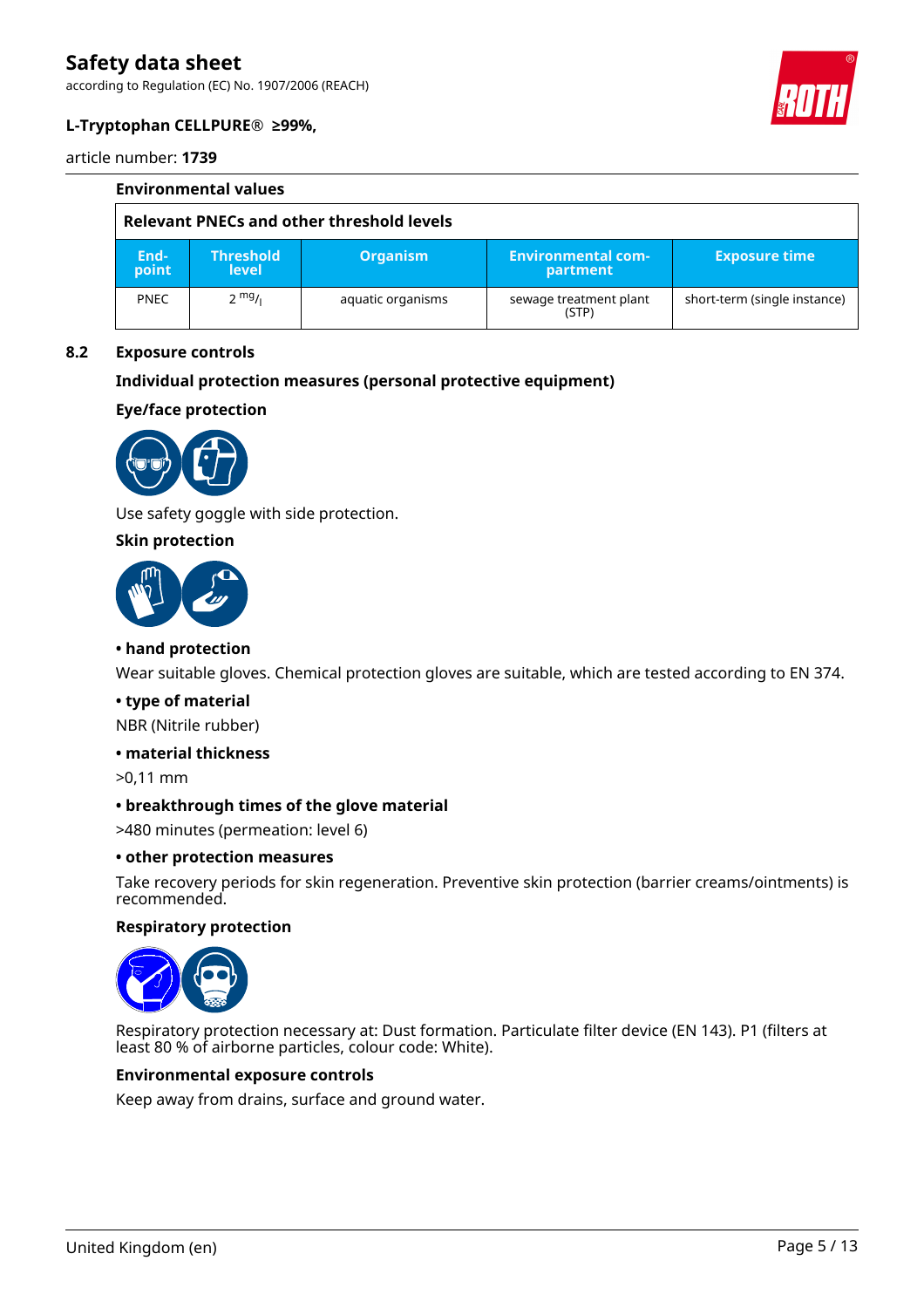according to Regulation (EC) No. 1907/2006 (REACH)

### **L-Tryptophan CELLPURE® ≥99%,**

article number: **1739**

# **SECTION 9: Physical and chemical properties**

| 9.1 | Information on basic physical and chemical properties       |                                                                                  |  |  |  |
|-----|-------------------------------------------------------------|----------------------------------------------------------------------------------|--|--|--|
|     | Physical state                                              | solid                                                                            |  |  |  |
|     | Form                                                        | powder, amorphous                                                                |  |  |  |
|     | Colour                                                      | white - whitish                                                                  |  |  |  |
|     | Odour                                                       | odourless                                                                        |  |  |  |
|     | Melting point/freezing point                                | 278,3 - 279,3 °C at 1.013 hPa (ECHA)                                             |  |  |  |
|     | Boiling point or initial boiling point and boiling<br>range | not determined                                                                   |  |  |  |
|     | Flammability                                                | this material is combustible, but will not ignite<br>readily                     |  |  |  |
|     | Lower and upper explosion limit                             | not determined                                                                   |  |  |  |
|     | Flash point                                                 | not applicable                                                                   |  |  |  |
|     | Auto-ignition temperature                                   | >400 °C at 1.013 hPa (ECHA) (relative self-igni-<br>tion temperature for solids) |  |  |  |
|     | Decomposition temperature                                   | 288 - 292 °C at 1.013 hPa (ECHA)                                                 |  |  |  |
|     | pH (value)                                                  | 5,5 – 7 (in aqueous solution: 1 $9/1$ , 25 °C) (ECHA)                            |  |  |  |
|     | Kinematic viscosity                                         | not relevant                                                                     |  |  |  |
|     | Solubility(ies)                                             |                                                                                  |  |  |  |
|     | Water solubility                                            | 11,4 $9/1$ at 25 °C (ECHA)                                                       |  |  |  |
|     | Partition coefficient                                       |                                                                                  |  |  |  |
|     | Partition coefficient n-octanol/water (log value):          | -1,06 (pH value: 7) (ECHA)                                                       |  |  |  |
|     | Vapour pressure                                             | 0 hPa at 25 °C                                                                   |  |  |  |
|     | Density and/or relative density                             |                                                                                  |  |  |  |
|     | Density                                                     | not determined                                                                   |  |  |  |
|     | Relative vapour density                                     | information on this property is not available                                    |  |  |  |
|     | Particle characteristics                                    | No data available.                                                               |  |  |  |
|     | Other safety parameters                                     |                                                                                  |  |  |  |
|     | Oxidising properties                                        | none                                                                             |  |  |  |
| 9.2 | <b>Other information</b>                                    |                                                                                  |  |  |  |
|     | Information with regard to physical hazard<br>classes:      | hazard classes acc. to GHS<br>(physical hazards): not relevant                   |  |  |  |

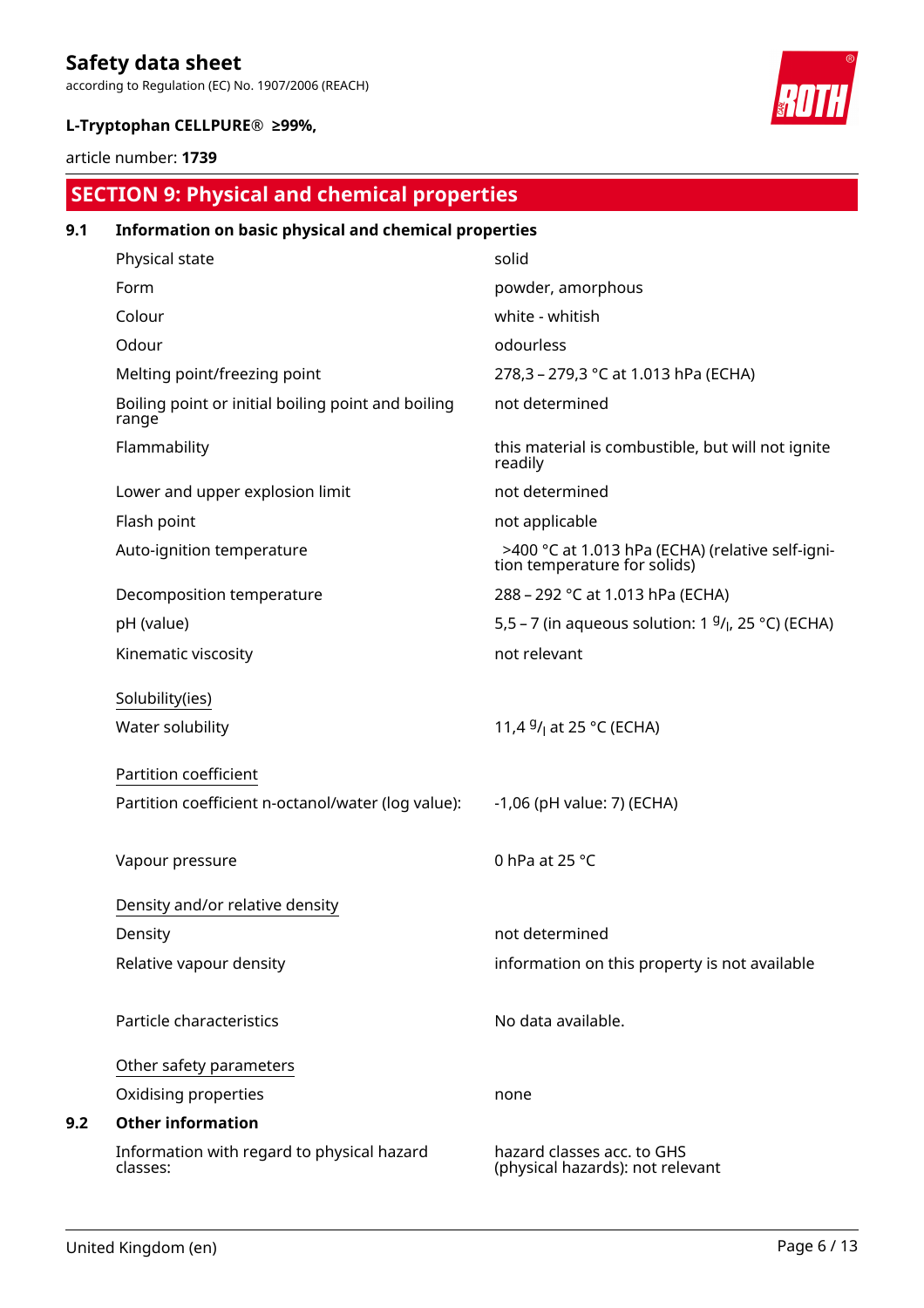according to Regulation (EC) No. 1907/2006 (REACH)

#### **L-Tryptophan CELLPURE® ≥99%,**

#### article number: **1739**

Other safety characteristics:

Temperature class (EU, acc. to ATEX) T2

Surface tension  $>60 \text{ mN/m}$  (ECHA)

Maximum permissible surface temperature on the equipment: 300°C

## **SECTION 10: Stability and reactivity**

#### **10.1 Reactivity**

The product in the delivered form is not dust explosion capable; the enrichment of fine dust however leads to the danger of dust explosion.

#### **10.2 Chemical stability**

The material is stable under normal ambient and anticipated storage and handling conditions of temperature and pressure.

#### **10.3 Possibility of hazardous reactions**

**Violent reaction with:** strong oxidiser

#### **10.4 Conditions to avoid**

Keep away from heat. Decompostion takes place from temperatures above: 288 – 292 °C at 1.013 hPa.

#### **10.5 Incompatible materials**

There is no additional information.

#### **10.6 Hazardous decomposition products**

Hazardous combustion products: see section 5.

### **SECTION 11: Toxicological information**

#### **11.1 Information on hazard classes as defined in Regulation (EC) No 1272/2008**

#### **Classification according to GHS (1272/2008/EC, CLP)**

This substance does not meet the criteria for classification in accordance with Regulation No 1272/ 2008/EC.

#### **Acute toxicity**

Shall not be classified as acutely toxic.

| <b>Acute toxicity</b>     |                 |                                        |                |               |               |
|---------------------------|-----------------|----------------------------------------|----------------|---------------|---------------|
| <b>Exposure route</b>     | <b>Endpoint</b> | <b>Value</b>                           | <b>Species</b> | <b>Method</b> | <b>Source</b> |
| oral                      | LD50            | $>2.000 \frac{mg}{ka}$                 | rat            |               | <b>ECHA</b>   |
| inhalation: dust/<br>mist | LC50            | >5,17 <sup>mg</sup> / <sub>l</sub> /4h | rat            |               | ECHA          |

#### **Skin corrosion/irritation**

Shall not be classified as corrosive/irritant to skin.

#### **Serious eye damage/eye irritation**

Shall not be classified as seriously damaging to the eye or eye irritant.

#### **Respiratory or skin sensitisation**

Shall not be classified as a respiratory or skin sensitiser.

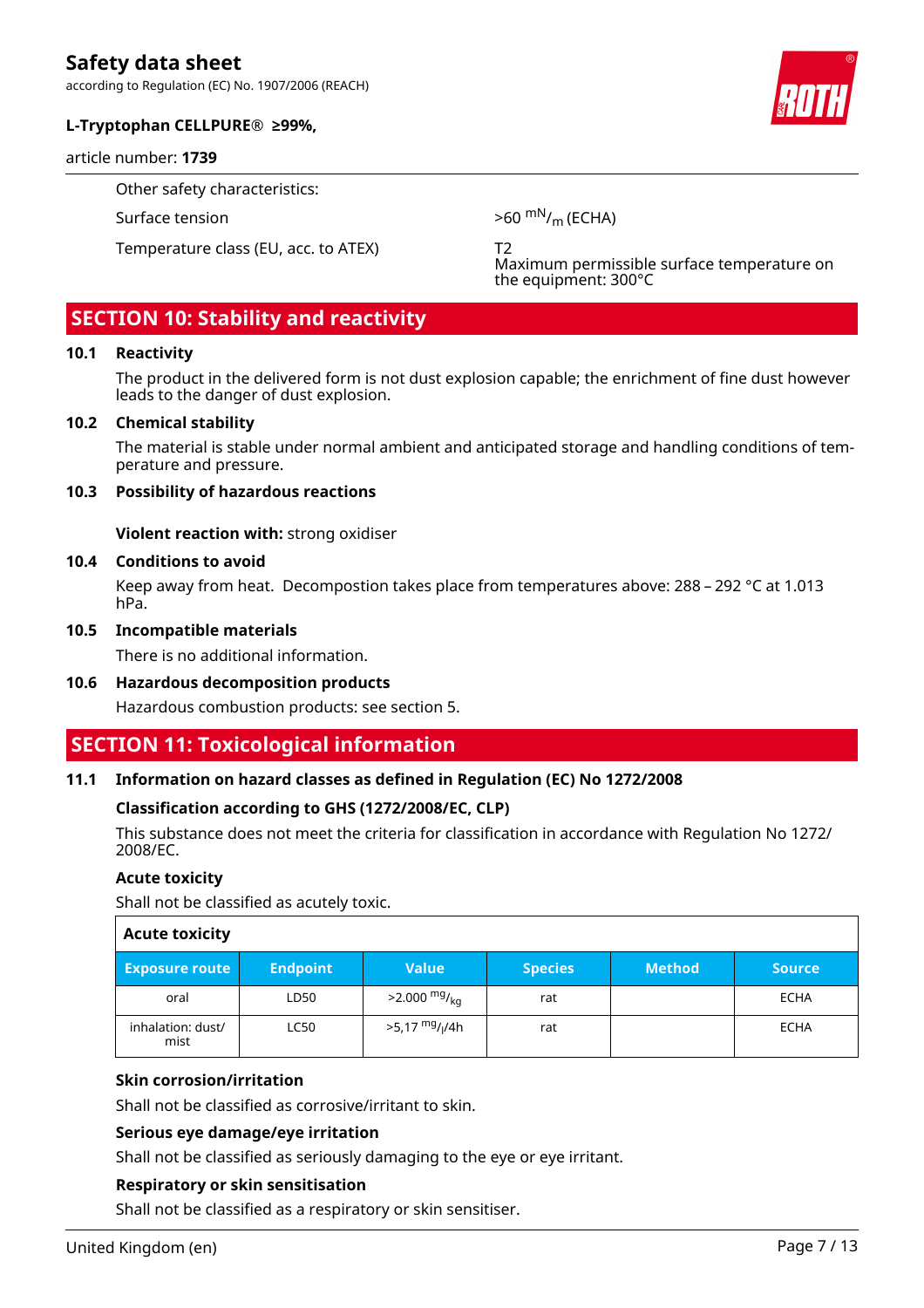#### **L-Tryptophan CELLPURE® ≥99%,**

article number: **1739**



### **Germ cell mutagenicity**

Shall not be classified as germ cell mutagenic.

#### **Carcinogenicity**

Shall not be classified as carcinogenic.

#### **Reproductive toxicity**

Shall not be classified as a reproductive toxicant.

#### **Specific target organ toxicity - single exposure**

Shall not be classified as a specific target organ toxicant (single exposure).

#### **Specific target organ toxicity - repeated exposure**

Shall not be classified as a specific target organ toxicant (repeated exposure).

#### **Aspiration hazard**

Shall not be classified as presenting an aspiration hazard.

#### **Symptoms related to the physical, chemical and toxicological characteristics**

#### **• If swallowed**

Data are not available.

#### **• If in eyes**

Data are not available.

#### **• If inhaled**

Data are not available.

#### **• If on skin**

Data are not available.

#### **• Other information**

Health effects are not known.

# **11.2 Endocrine disrupting properties**

Not listed.

#### **11.3 Information on other hazards**

There is no additional information.

### **SECTION 12: Ecological information**

#### **12.1 Toxicity**

Shall not be classified as hazardous to the aquatic environment.

| <b>Aquatic toxicity (acute)</b> |              |                       |               |                         |  |
|---------------------------------|--------------|-----------------------|---------------|-------------------------|--|
| <b>Endpoint</b>                 | <b>Value</b> | <b>Species</b>        | <b>Source</b> | <b>Exposure</b><br>time |  |
| EC50                            | $>100$ mg/   | aquatic invertebrates | <b>ECHA</b>   | 48 h                    |  |
| ErC50                           | $>84,8$ mg/  | algae                 | <b>ECHA</b>   | 72 h                    |  |

#### **Biodegradation**

The substance is readily biodegradable.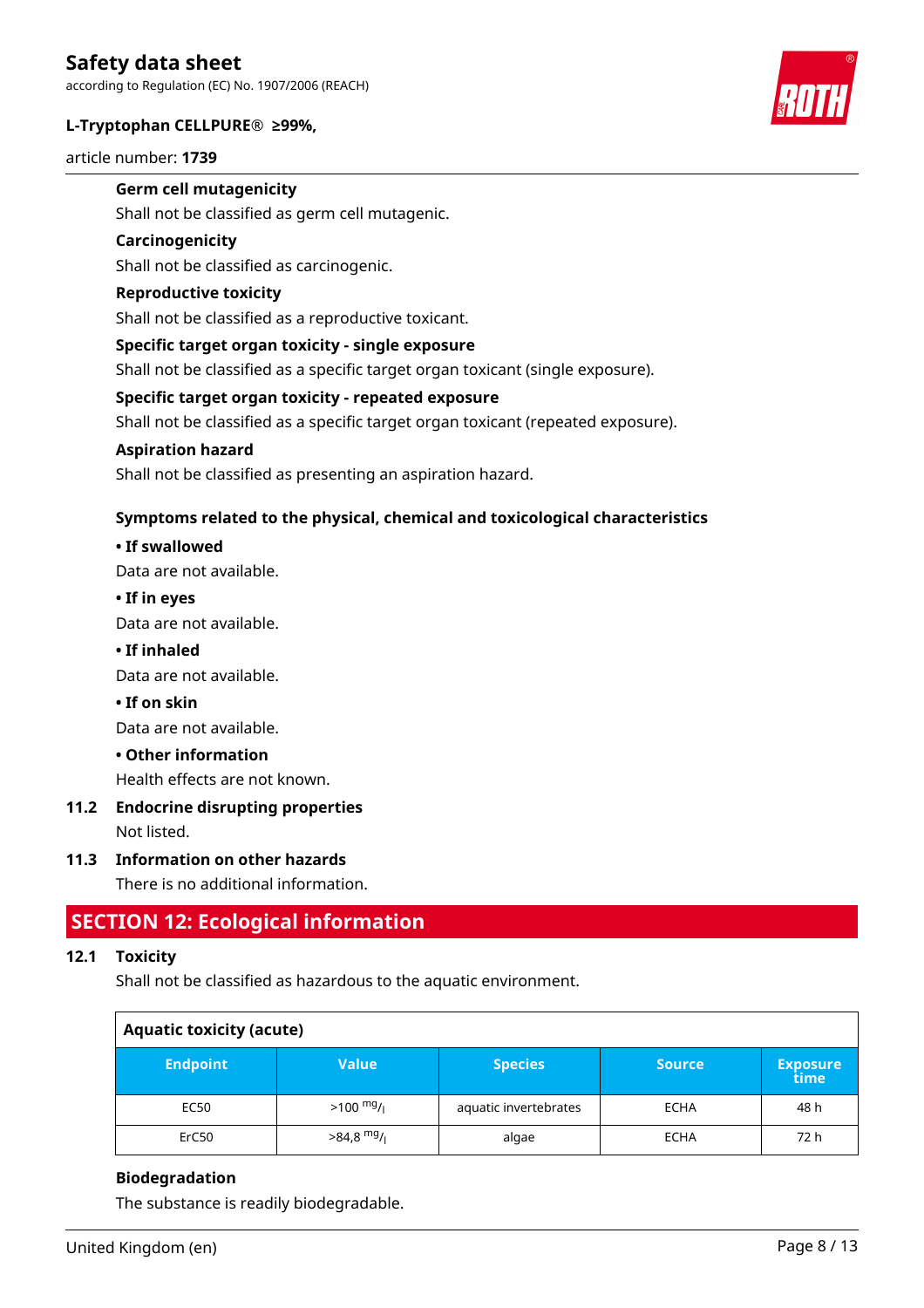

### **L-Tryptophan CELLPURE® ≥99%,**

article number: **1739**

#### **12.2 Process of degradability**

Theoretical Oxygen Demand with nitrification: 2,135  $mg/m<sub>g</sub>$ Theoretical Oxygen Demand: 1,802  $mg/m<sub>0</sub>$ Theoretical Carbon Dioxide: 2,37 mg/mg

| <b>Process of degradability</b> |                         |      |
|---------------------------------|-------------------------|------|
| <b>Process</b>                  | <b>Degradation rate</b> | Time |
| carbon dioxide generation       | 77%                     | 28 d |

#### **12.3 Bioaccumulative potential**

Does not significantly accumulate in organisms.

| n-octanol/water (log KOW) | $\,$ -1,06 (pH value: 7) (ECHA) |
|---------------------------|---------------------------------|
|---------------------------|---------------------------------|

#### **12.4 Mobility in soil**

Data are not available.

- **12.5 Results of PBT and vPvB assessment** Data are not available.
- **12.6 Endocrine disrupting properties** Not listed.
- **12.7 Other adverse effects**

Data are not available.

### **SECTION 13: Disposal considerations**

#### **13.1 Waste treatment methods**



Consult the appropriate local waste disposal expert about waste disposal.

#### **Sewage disposal-relevant information**

Do not empty into drains.

#### **13.2 Relevant provisions relating to waste**

The allocation of waste identity numbers/waste descriptions must be carried out according to the EEC, specific to the industry and process. Waste catalogue ordinance (Germany).

#### **13.3 Remarks**

Waste shall be separated into the categories that can be handled separately by the local or national waste management facilities. Please consider the relevant national or regional provisions.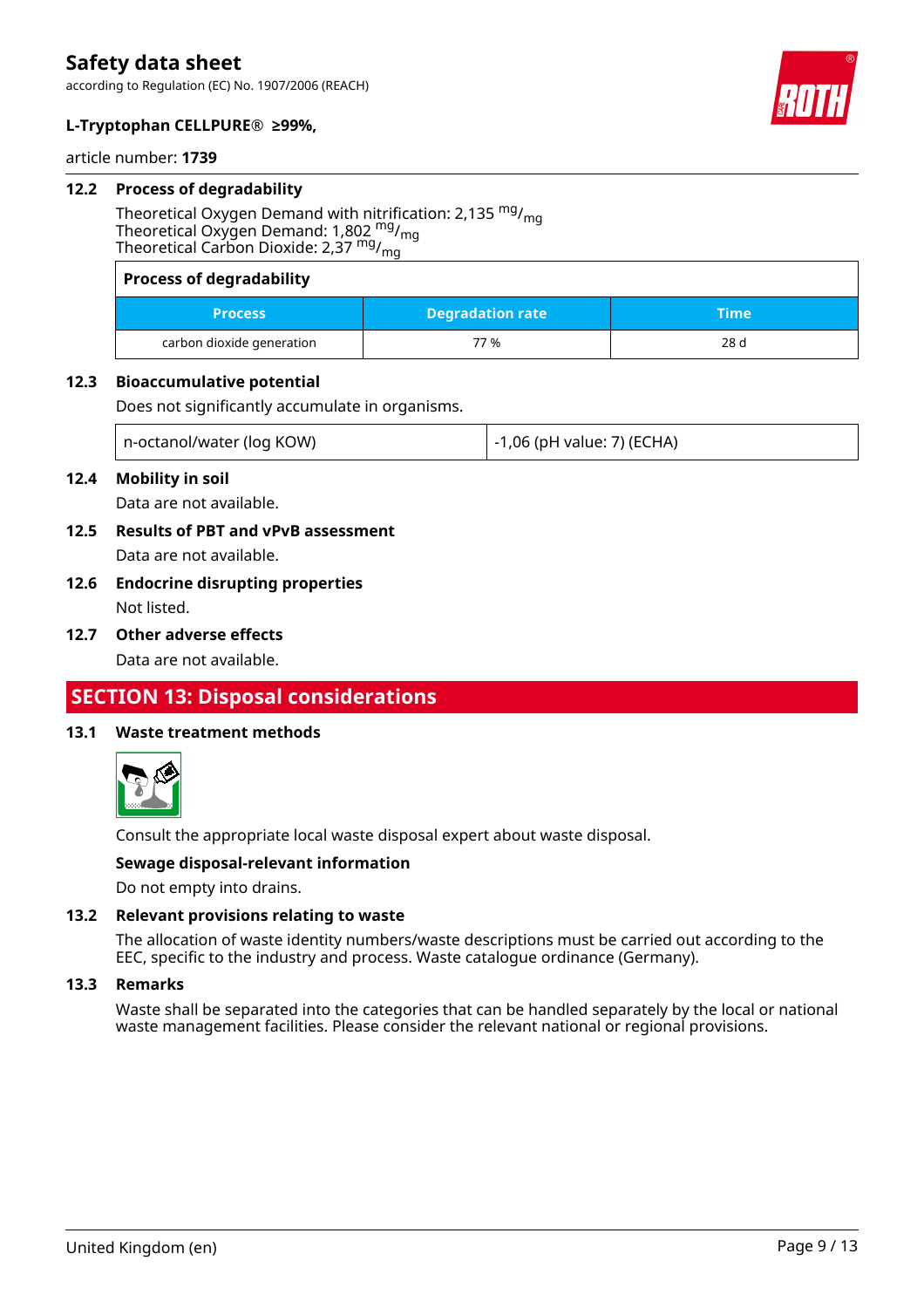according to Regulation (EC) No. 1907/2006 (REACH)

#### **L-Tryptophan CELLPURE® ≥99%,**

article number: **1739**

### **SECTION 14: Transport information**

- 
- **14.2 UN proper shipping name** not assigned
- **14.3 Transport hazard class(es)** none
- **14.4 Packing group not assigned**
- 

#### **14.1 UN number or ID number not subject to transport regulations**

**14.5 Environmental hazards** non-environmentally hazardous acc. to the dangerous goods regulations

### **14.6 Special precautions for user** There is no additional information.

#### **14.7 Maritime transport in bulk according to IMO instruments**

The cargo is not intended to be carried in bulk.

#### **14.8 Information for each of the UN Model Regulations**

**Transport of dangerous goods by road, rail and inland waterway (ADR/RID/ADN) - Additional information**

Not subject to ADR, RID and ADN.

**International Maritime Dangerous Goods Code (IMDG) - Additional information** Not subject to IMDG.

**International Civil Aviation Organization (ICAO-IATA/DGR) - Additional information** Not subject to ICAO-IATA.

## **SECTION 15: Regulatory information**

**15.1 Safety, health and environmental regulations/legislation specific for the substance or mixture**

**Relevant provisions of the European Union (EU)**

VOC content  $\begin{array}{ccc} \sim & \sim & \sim \end{array}$ 

**Restrictions according to REACH, Annex XVII**

not listed

**List of substances subject to authorisation (REACH, Annex XIV)/SVHC - candidate list** Not listed.

#### **Seveso Directive**

|           | 2012/18/EU (Seveso III)               |                                                                                                        |              |  |  |  |  |
|-----------|---------------------------------------|--------------------------------------------------------------------------------------------------------|--------------|--|--|--|--|
| <b>No</b> | Dangerous substance/hazard categories | <b>Qualifying quantity (tonnes) for the ap-</b><br>plication of lower and upper-tier re-<br>quirements | <b>Notes</b> |  |  |  |  |
|           | not assigned                          |                                                                                                        |              |  |  |  |  |

#### **Deco-Paint Directive**

| VOC content                          | 0 % |
|--------------------------------------|-----|
| Industrial Emissions Directive (IED) |     |

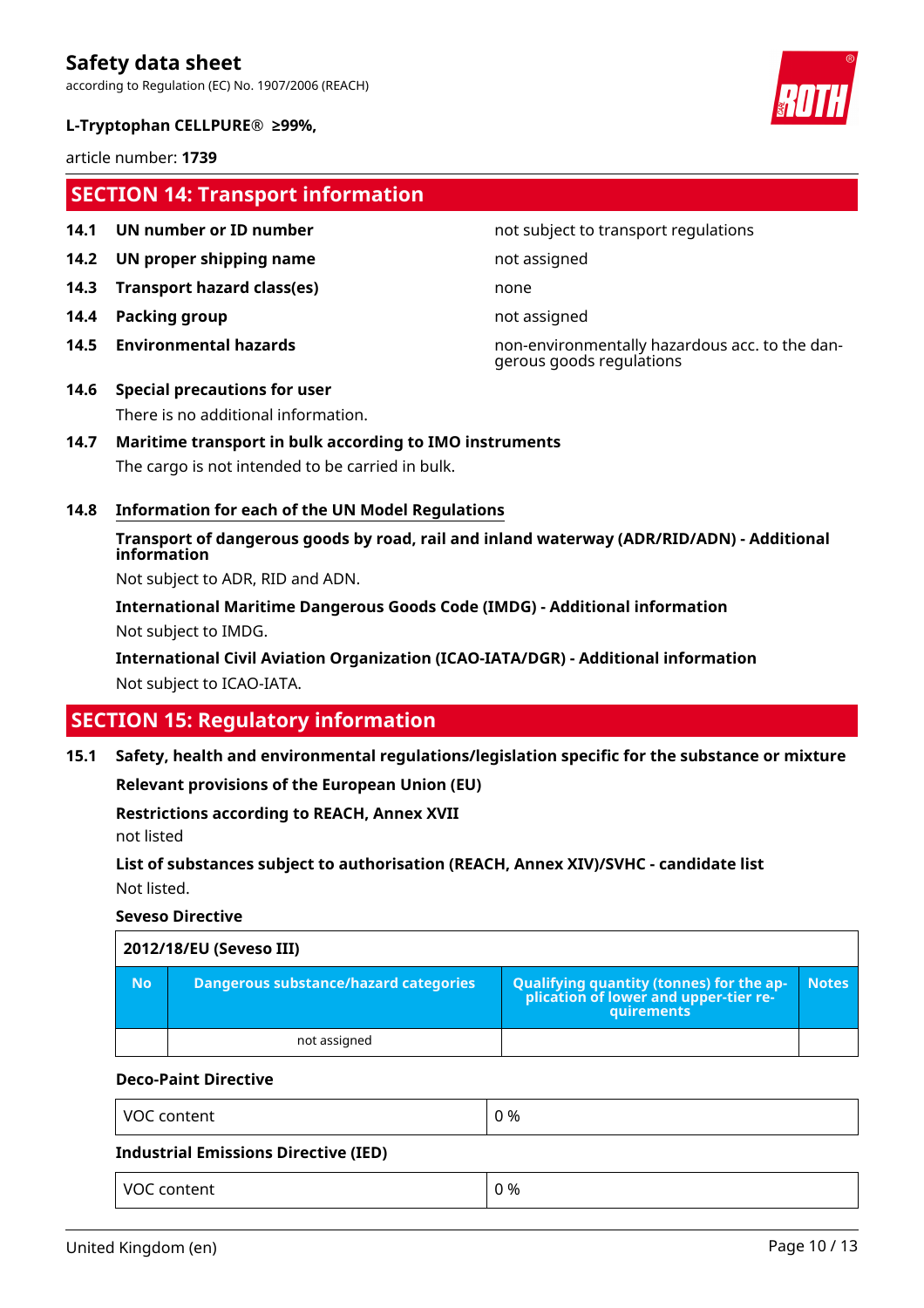

#### **L-Tryptophan CELLPURE® ≥99%,**

#### article number: **1739**

**Directive on the restriction of the use of certain hazardous substances in electrical and electronic equipment (RoHS)**

not listed

#### **Regulation concerning the establishment of a European Pollutant Release and Transfer Register (PRTR)**

not listed

#### **Water Framework Directive (WFD)**

not listed

#### **Regulation on the marketing and use of explosives precursors**

not listed

#### **Regulation on drug precursors**

not listed

#### **Regulation on substances that deplete the ozone layer (ODS)**

not listed

#### **Regulation concerning the export and import of hazardous chemicals (PIC)**

not listed

#### **Regulation on persistent organic pollutants (POP)**

not listed

#### **Other information**

Directive 94/33/EC on the protection of young people at work. Observe employment restrictions under the Maternity Protection Directive (92/85/EEC) for expectant or nursing mothers.

#### **National inventories**

| <b>Country</b> | <b>Inventory</b> | <b>Status</b>       |
|----------------|------------------|---------------------|
| AU             | <b>AICS</b>      | substance is listed |
| CA             | <b>DSL</b>       | substance is listed |
| <b>CN</b>      | <b>IECSC</b>     | substance is listed |
| EU             | ECSI             | substance is listed |
| EU             | REACH Reg.       | substance is listed |
| JP             | <b>CSCL-ENCS</b> | substance is listed |
| KR             | KECI             | substance is listed |
| МX             | <b>INSQ</b>      | substance is listed |
| NZ             | NZIOC            | substance is listed |
| <b>PH</b>      | <b>PICCS</b>     | substance is listed |
| <b>TW</b>      | <b>TCSI</b>      | substance is listed |
| US             | <b>TSCA</b>      | substance is listed |

**Legend**<br>AICS<br>CSCL-ENCS AICS Australian Inventory of Chemical Substances CSCL-ENCS List of Existing and New Chemical Substances (CSCL-ENCS) DSL Domestic Substances List (DSL) ECSI EC Substance Inventory (EINECS, ELINCS, NLP) IECSC Inventory of Existing Chemical Substances Produced or Imported in China INSQ National Inventory of Chemical Substances KECI Korea Existing Chemicals Inventory NZIoC New Zealand Inventory of Chemicals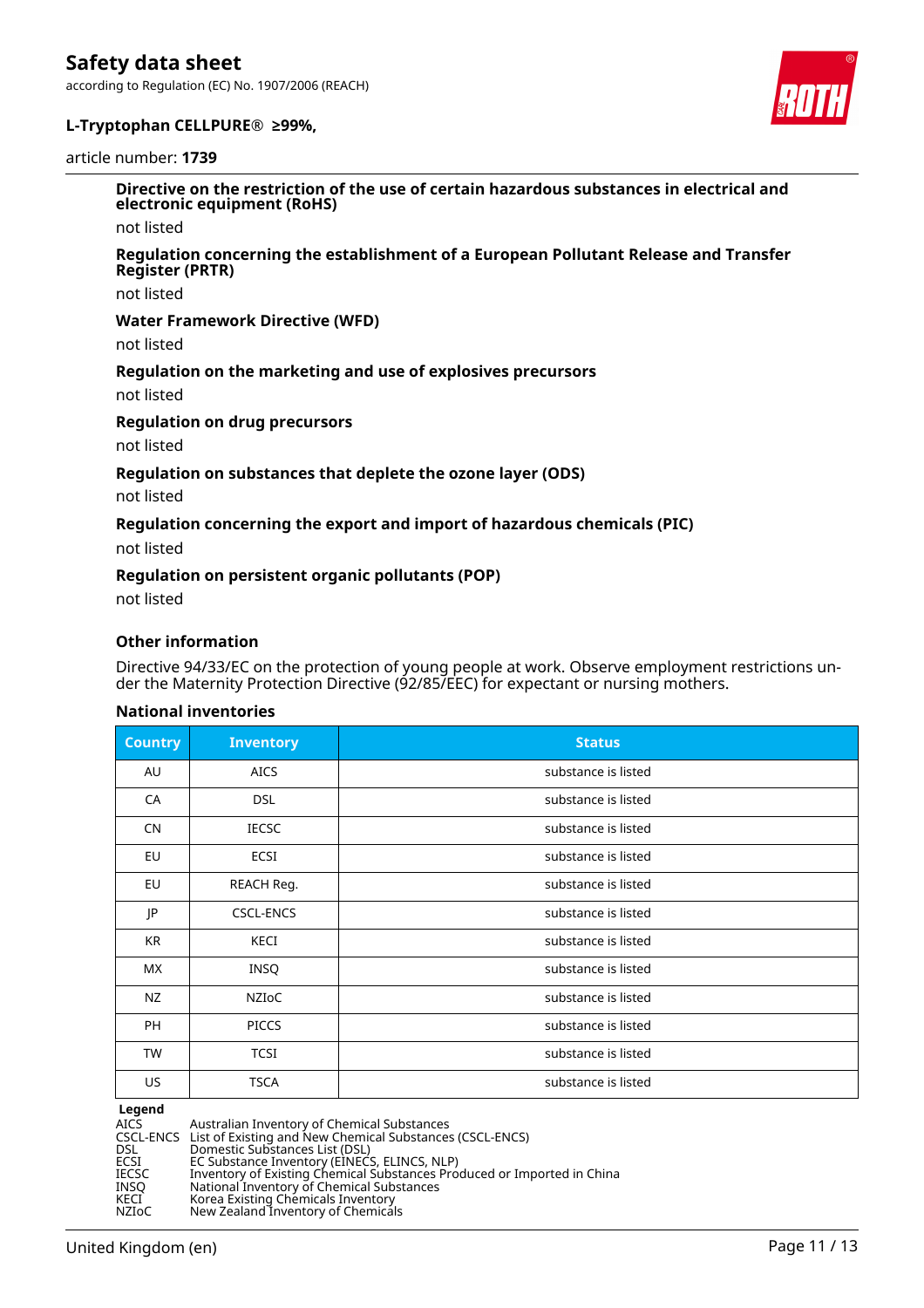### **L-Tryptophan CELLPURE® ≥99%,**



#### article number: **1739**

| Legend      |                                                                                                             |
|-------------|-------------------------------------------------------------------------------------------------------------|
| PICCS       | Philippine Inventory of Chemicals and Chemical Substances (PICCS)<br>REACH Reg. REACH registered substances |
| <b>TCSI</b> | Taiwan Chemical Substance Inventory                                                                         |
| <b>TSCA</b> | Toxic Substance Control Act                                                                                 |

#### **15.2 Chemical Safety Assessment**

No Chemical Safety Assessment has been carried out for this substance.

### **SECTION 16: Other information**

#### **Indication of changes (revised safety data sheet)**

Alignment to regulation: Regulation (EC) No. 1907/2006 (REACH), amended by 2020/878/EU

#### Restructuring: section 9, section 14

| <b>Section</b> | <b>Former entry (text/value)</b>                      | <b>Actual entry (text/value)</b>                                                                                             | Safety-<br>relev-<br>ant |
|----------------|-------------------------------------------------------|------------------------------------------------------------------------------------------------------------------------------|--------------------------|
| 2.2            | Signal word:<br>not required                          |                                                                                                                              | yes                      |
| 2.3            | Other hazards:<br>There is no additional information. | Other hazards                                                                                                                | yes                      |
| 2.3            |                                                       | Results of PBT and vPvB assessment:<br>According to the results of its assessment, this<br>substance is not a PBT or a vPvB. | yes                      |

#### **Abbreviations and acronyms**

| Abbr.         | <b>Descriptions of used abbreviations</b>                                                                                                                                                                                       |
|---------------|---------------------------------------------------------------------------------------------------------------------------------------------------------------------------------------------------------------------------------|
| <b>ADN</b>    | Accord européen relatif au transport international des marchandises dangereuses par voies de naviga-<br>tion intérieures (European Agreement concerning the International Carriage of Dangerous Goods by In-<br>land Waterways) |
| <b>ADR</b>    | Accord relatif au transport international des marchandises dangereuses par route (Agreement concern-<br>ing the International Carriage of Dangerous Goods by Road)                                                              |
| CAS           | Chemical Abstracts Service (service that maintains the most comprehensive list of chemical substances)                                                                                                                          |
| Ceiling-C     | Ceiling value                                                                                                                                                                                                                   |
| <b>CLP</b>    | Regulation (EC) No 1272/2008 on classification, labelling and packaging of substances and mixtures                                                                                                                              |
| <b>DGR</b>    | Dangerous Goods Regulations (see IATA/DGR)                                                                                                                                                                                      |
| <b>DNEL</b>   | Derived No-Effect Level                                                                                                                                                                                                         |
| <b>EC50</b>   | Effective Concentration 50 %. The EC50 corresponds to the concentration of a tested substance causing<br>50 % changes in response (e.g. on growth) during a specified time interval                                             |
| EC No         | The EC Inventory (EINECS, ELINCS and the NLP-list) is the source for the seven-digit EC number, an identi-<br>fier of substances commercially available within the EU (European Union)                                          |
| EH40/2005     | EH40/2005 Workplace exposure limits (http://www.nationalarchives.gov.uk/doc/open-government-li-<br>cence/)                                                                                                                      |
| <b>EINECS</b> | European Inventory of Existing Commercial Chemical Substances                                                                                                                                                                   |
| <b>ELINCS</b> | European List of Notified Chemical Substances                                                                                                                                                                                   |
| ErC50         | $\equiv$ EC50: in this method, that concentration of test substance which results in a 50 % reduction in either<br>growth (EbC50) or growth rate (ErC50) relative to the control                                                |